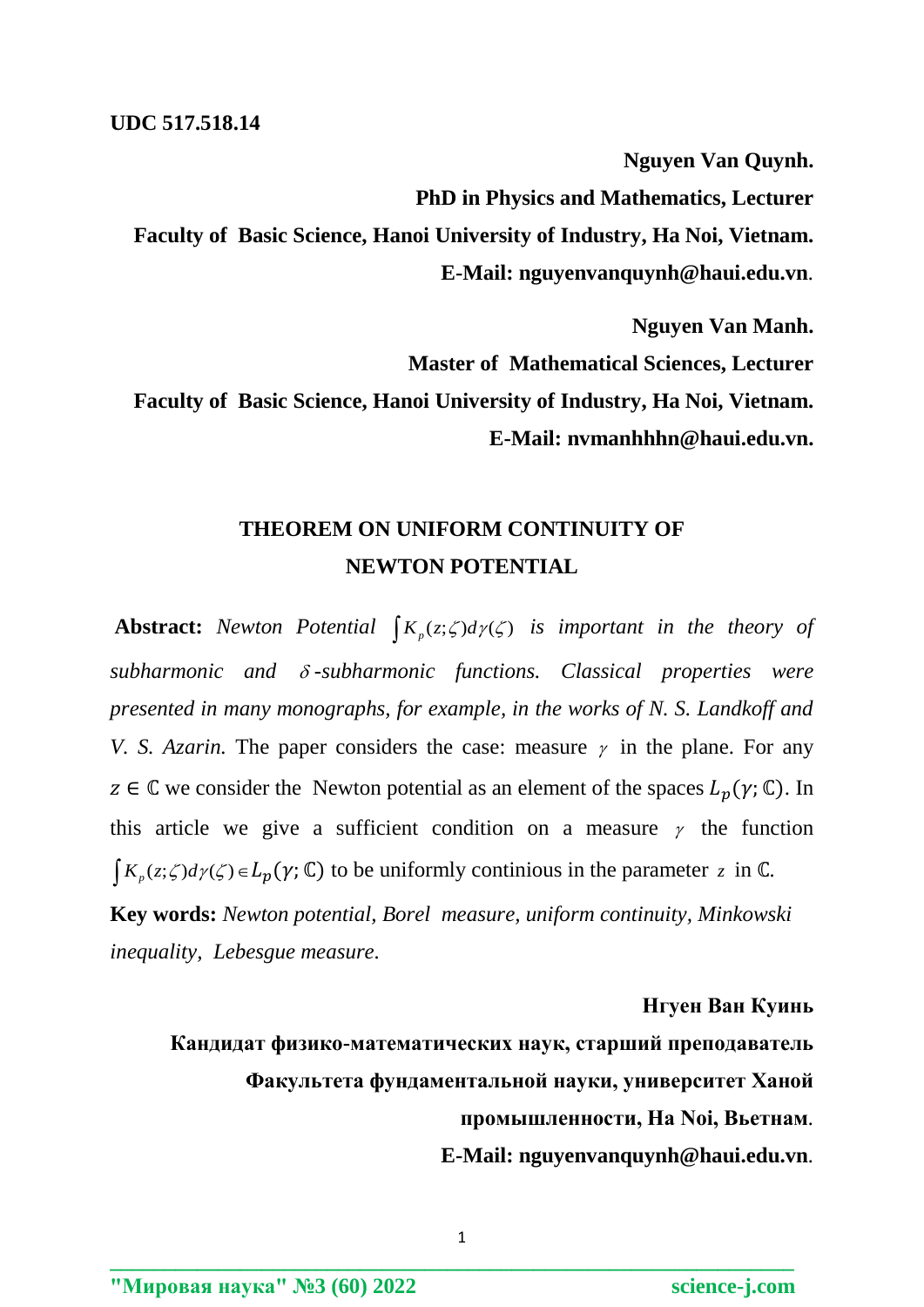Нгуен Ван Мань

Магистр математических наук, старший преподаватель Факультета фундаментальной науки, университет Ханой промышленности, На Noi, Вьетнам. E-Mail: nymanhhhn@haui.edu.vn.

## ТЕОРЕМА О РАВНОМЕРНОЙ НЕПРЕРЫВНОСТИ ПОТЕНЦИАЛА НЬЮТОНА

**Анотация:** Потенциал Ньютона  $\int N_p(z;\zeta)d\gamma(\zeta)$  играет важную роль в delta-субгармонических субгармонических функций. теории  $\mathbf{M}$ Классические свойства были представлены во многих монографиях. Отметим, что А.Ф. Гришин и А. Шуиги изучили случай, когда мера у есть ограничение меры Лебега на полуплоскости. В работе рассматривается случай: мера  $\gamma$  в плоскости. Для любого  $z \in \mathbb{C}$  мы рассматриваем потенциал Ньютона как элемент пространств  $L_p(\gamma; \mathbb{C})$ . В этой статье приводится достаточное условие на меру  $\gamma$  для того, чтобы функция  $K_p(z;\zeta)d\gamma(\zeta) \in L_p(\gamma;\mathbb{C})$  была равномерно непрерывной по параметру  $z$  в  $\mathbb{C}$ .

Ключевые слова: потенциал Ньютона, борелевская мера, равномерная непрерывность, неравенство Минковского, мера Лебега.

The theory of generalized functions is a basis for progress in many areas of mathematics and finds extensive applications in physics. One of the subdivisions of mathematics which is strongly influenced by the theory of generalized functions is the theory of subharmonic functions. Using generalized functions Azarin [1] constructed a theory of limit sets of subharmonic functions and measures, which is a significant contribution to the theory of subharmonic functions.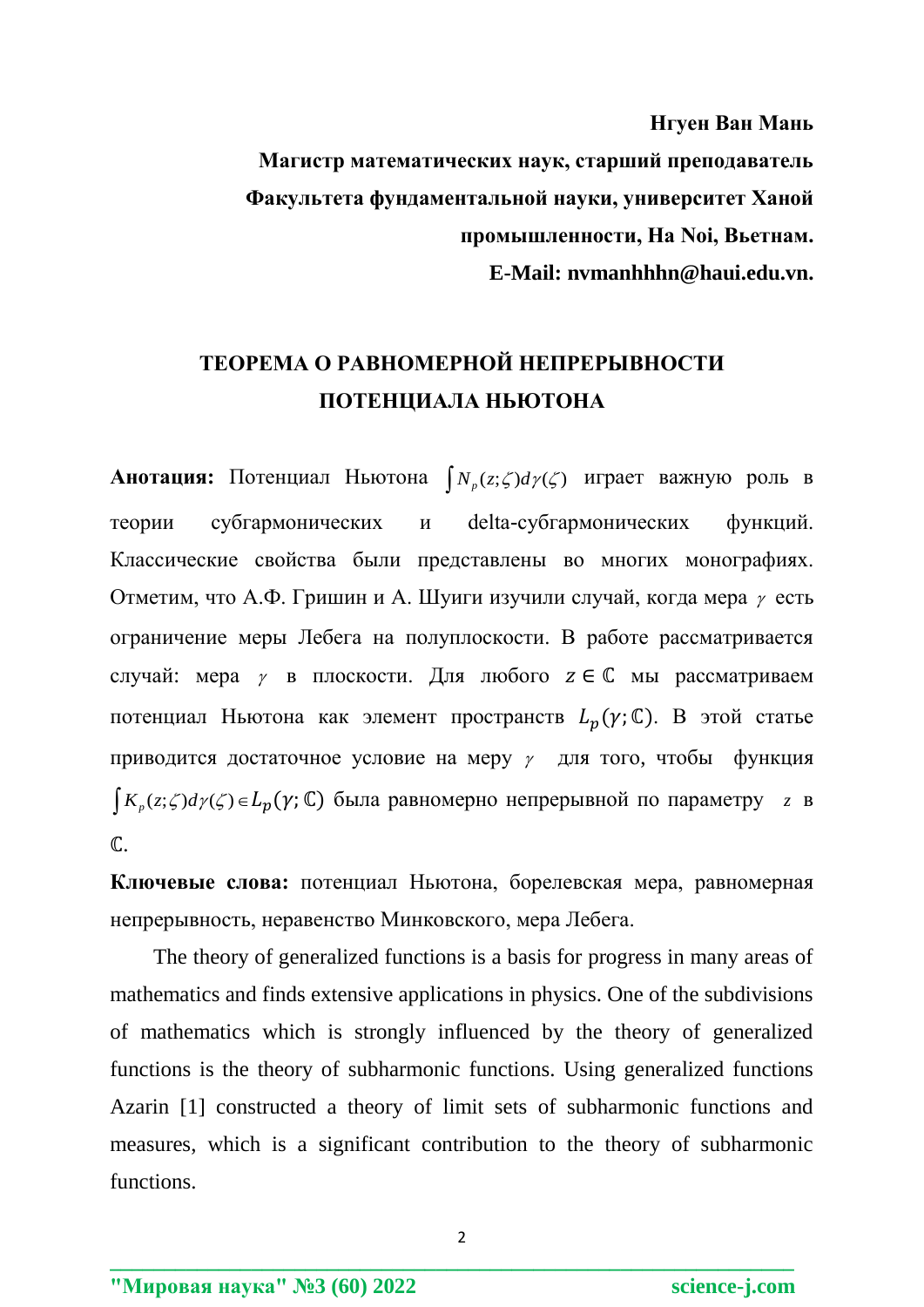We will use the following notation:  
\n
$$
B(z_0; R) = \{z \in C : |z - z_0| \le R\}; CB(z_0; R) = C / B(z_0; R).
$$

In the theory of subharmonic and  $\delta$ -subharmonic functions in the plane  $\mathbb{C}$ , an important role is played by the kernel:

rayed by the Kernel.  
\n
$$
N_p(z;\zeta) = \begin{cases} \text{Re}\left(\ln\left(1-\frac{z}{\zeta}\right) + \frac{z}{\zeta} + ... + \frac{1}{p}\frac{z^p}{\zeta^p}\right), \\ \ln|z-\xi| \end{cases}
$$

where 
$$
p \in \mathbb{N}
$$
. For all  $z, \zeta \in \mathbb{C}$  we have the inequality ([8], Lemma 2):  
\n
$$
\left| N_p(z;\zeta) \right| \le M(p) \frac{|z|^p}{|\zeta|^p} \min \left\{ 1; \frac{|z|}{|\zeta|} \right\},
$$
\n(1)

where M(p) depends only on p. Let  $\gamma$  be the Radon measure in  $\mathbb C$ . We consider the following potential

$$
N(z) = \int_C N_p(z;\zeta) d\gamma(\zeta),
$$

which we shall call the Newton potential of the measure  $\gamma$ .

In this paper, we consider this Newton potential  $N(z)$  as a map from the space  $\mathbb C$  into the space  $L_p(C; d\gamma(\zeta))$ . In this case, we can write  $K(z): C \to L_p(\gamma)$ .

In the present paper we find sufficient conditions on a measure  $\gamma$  with support compactly embedded in G that guarantee the convergence in the space  $L_m(\gamma; C)$  of sequences of subharmonic functions that converge in the sense of the theory of generalized functions.

The uniform continuity of these functions is a restriction on the measure  $\gamma$ which appears in the theorems that are the principal results of the paper. It is important for what follows that the dependence of  $N(z)$  be uniformly continuous.

**Theorem.** Let  $m > 1$  be an arbitrary fixed number. Suppose that  $\gamma$  is a positive finite Borel measure with compact support that satisfies the condition supp  $\gamma \subset \mathbb{C}$ . In addition, suppose that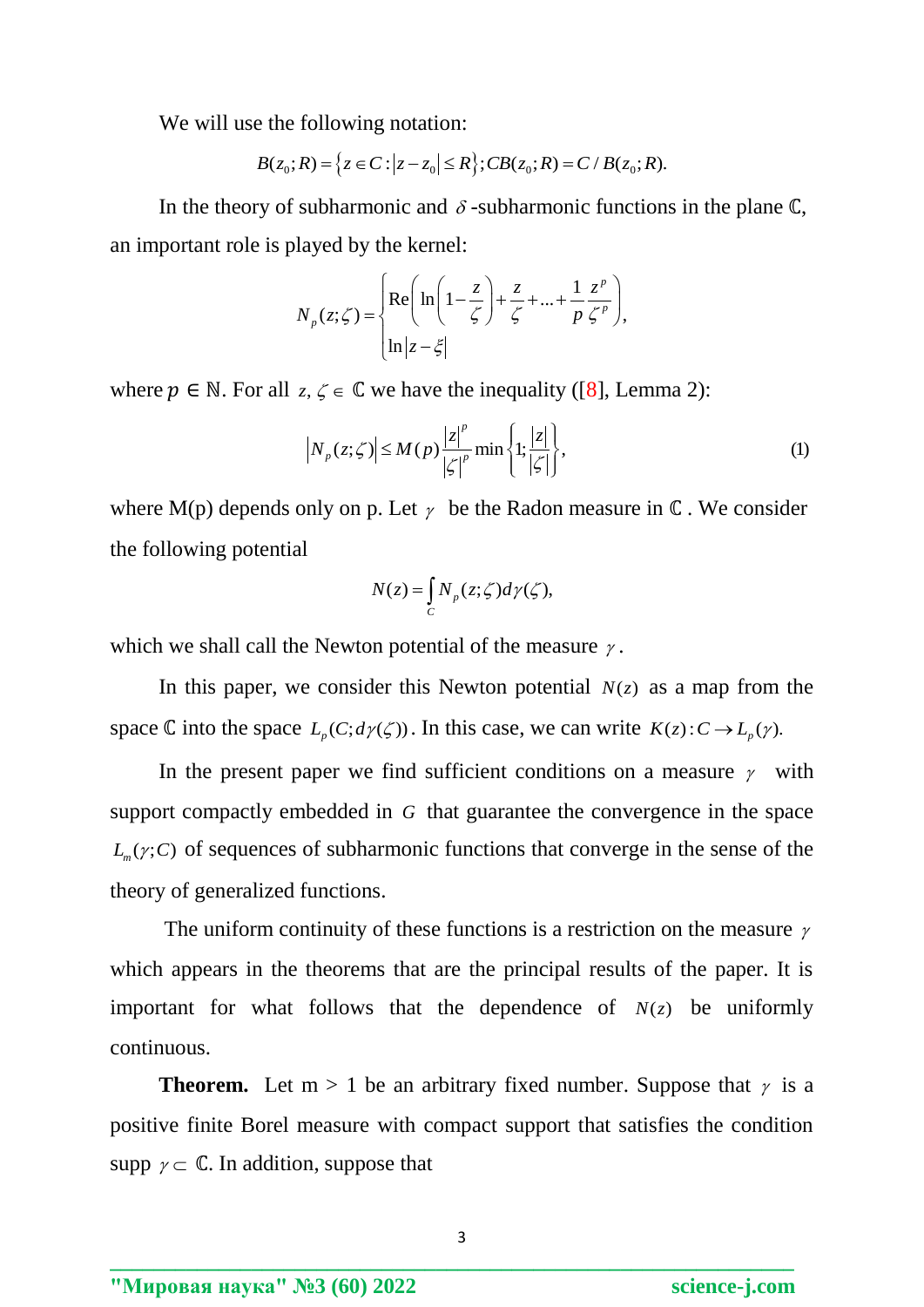$$
\sup \left\{ \int_{B(z;\delta)} |N_p(z;\zeta)|^m \, d\gamma(\zeta) : z \in C \right\} \to 0; \tag{2}
$$
\n
$$
(\delta \to 0).
$$

Then the function  $K(z): C \to L_m(y)$  is uniformly continuous with respect to the variable  $z$  in the space  $\mathbb{C}$ .

**Proof.** We divide the proof into several stages.

**1.** Since we have

1. Since we have  
\n
$$
N_p(z;\zeta) = \text{Re}\left(\ln\left(1-\frac{z}{\zeta}\right)\right) + \text{Re}\left(\frac{z}{\zeta} + ... + \frac{1}{p}\frac{z^p}{\zeta^p}\right) = \ln\left|1-\frac{z}{\zeta}\right| + N_p^{-1}(z;\zeta).
$$

Obviously the function  $K_p^{-1}(z;\zeta): C \to L_m(\gamma)$  is uniformly continuous with respect to the variable  $z$  in the space  $\mathbb{C}$ .

 **2.** We set

2. We set  
\n
$$
\psi(z_1; z_2) = \left( \int_C |\ln |z_1 - \zeta| - \ln |z_2 - \zeta| \right)^p d\gamma(\zeta) \right)^{1/p}; \ \ F(z) = \left( \int_C |\ln |z - \zeta| \right)^p d\gamma(\zeta) \right)^{1/p}.
$$

We do this at the first stage. It follows from the Minkowski inequality that\n
$$
F(z) \leq \left(\int_{B(z;\delta)} |\ln |z - \zeta||^p \, d\gamma(\zeta) \right)^{1/p} + \left(\int_{CB(z;\delta)} |\ln |z - \zeta||^p \, d\gamma(\zeta) \right)^{1/p} = J_1 + J_2.
$$

where  $CB(z; \delta) = C \setminus B(z; \delta)$ .

We prove that the inequality

$$
| \ln |z - \zeta | | \le \ln \frac{1}{\delta}
$$
 (3)

holds for sufficiently small  $\delta$  and for  $\zeta \in (\text{supp}\gamma) \cap CB(z;\delta)$ . From the inequality (3) we obtain that  $J_2 \leq \ln \frac{1}{2} (\gamma(C))^{\frac{1}{2}}$ 2  $J_2 \leq \ln \frac{1}{\delta} (\gamma(C))^{1/p}$ . By the hypothesis of the theorem,  $J_1 \leq 1$  for sufficiently small  $\delta$ . Hence,  $F(z)$  is finite. What has been proved can also be stated as follows: for any  $z \in \mathbb{C}$  the function  $K(z)$  is an element of the space  $L_p(\gamma)$ . The inequality  $\psi(z_1; z_2) \leq F(z_1) + F(z_2)$  implies that  $\psi(z_1; z_2)$  is finite.

**3.** We prove that the inequality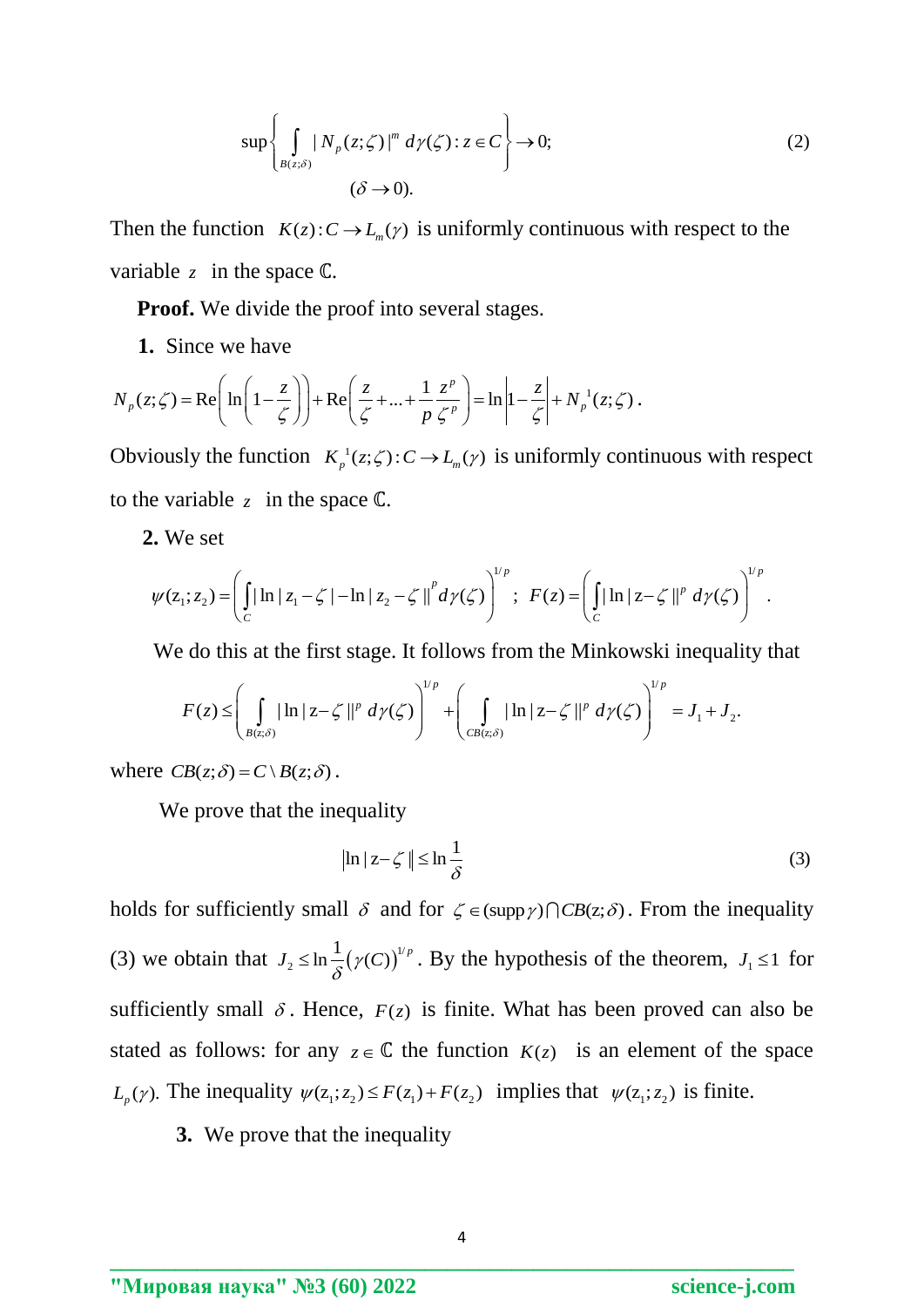$$
\left|\nabla_{\zeta} \ln|z - \zeta| \right| \le \frac{1}{\delta}.\tag{4}
$$

holds for  $|z-\zeta|\geq \delta$ .

$$
\text{Total } \text{ for } |z - \zeta| \ge \delta.
$$
\n
$$
\text{Let } z = x + iy; \ \zeta = \eta + i\tau \text{ we have } \left(\ln|z - \zeta|\right)'_{\eta} = -\frac{x - \eta}{|z - \zeta|^{2}}; \left(\ln|z - \zeta|\right)'_{\tau} = -\frac{y - \tau}{|z - \zeta|^{2}}.
$$

From these estimates it is easy to obtain inequality  
\n
$$
\nabla_{\zeta} \ln |z - \zeta| = \left( \left( \ln |z - \zeta| \right)'_{\eta} \right)^2 + \left( \left( \ln |z - \zeta| \right)'_{\tau} \right)^2 = \frac{1}{|z - \zeta|} \le \frac{1}{\delta}.
$$

Thus the inequality (4) is proved.

**4.** This is the most essential part of the proof. We claim that

$$
\psi(z; z_0) \to 0 \qquad (z \to z_0).
$$

Let  $\delta$  be an arbitrary number. We assume that the inequality  $|z-z_0| \leq \delta$ holds. Consecutive application of the Minkowski inequality [4] and the inclusion  $B(z_0; 2\delta) \subset B(z; 3\delta)$  yields  $(z_0; 2\delta) \subset B(z; 3\delta)$  yields<br>  $\left(\begin{array}{c} | \ln |z - \zeta| |^p \, d\gamma(\zeta) \end{array}\right)^{1/p} + \left(\begin{array}{c} | \ln |z - \zeta| - \ln |z_0 - \zeta| \, d\gamma(\zeta) \end{array}\right)^{1/p} +$ 

ds. Consecutive application of the Minkowski inequality [4] and the  
lusion 
$$
B(z_0; 2\delta) \subset B(z; 3\delta)
$$
 yields  

$$
\psi(z; z_0) \leq \left(\int_{CB(z; 3\delta)} |\ln |z - \zeta||^p \, d\gamma(\zeta)| \right)^{1/p} + \left(\int_{CB(z_0; 2\delta)} |\ln |z - \zeta| - \ln |z_0 - \zeta||^p \, d\gamma(\zeta) \right)^{1/p} + \left(\int_{CB(z_0; 2\delta)} |\ln |z_0 - \zeta||^p \, d\gamma(\zeta) \right)^{1/p} = J_1 + J_2 + J_3.
$$

If  $\zeta \notin B(z_0; 2\delta)$  and  $|z - z_0| \le \delta$ , then the inequalities  $|w - \zeta| > \delta$  and

 $\nabla_{\zeta} \ln |z - \zeta| \leq \frac{1}{\delta}$  hold for any  $w \in B(z_0; |z - z_0|)$ .

The estimate of the gradient implies that  
\n
$$
|\ln |z - \zeta| - \ln |z_0 - \zeta| \leq \frac{1}{\delta} |z - z_0|; J_2 \leq \frac{1}{\delta} (\gamma(C))^{1/p} |z - z_0|.
$$

From the hypothesis of the theorem we obtain that

$$
J_1 \to 0; \quad J_3 \to 0 \quad (\delta \to 0),
$$

which proves the required assertion.

 The collection of assertions that we have obtained is contradictory. Thus the theorem is proved.